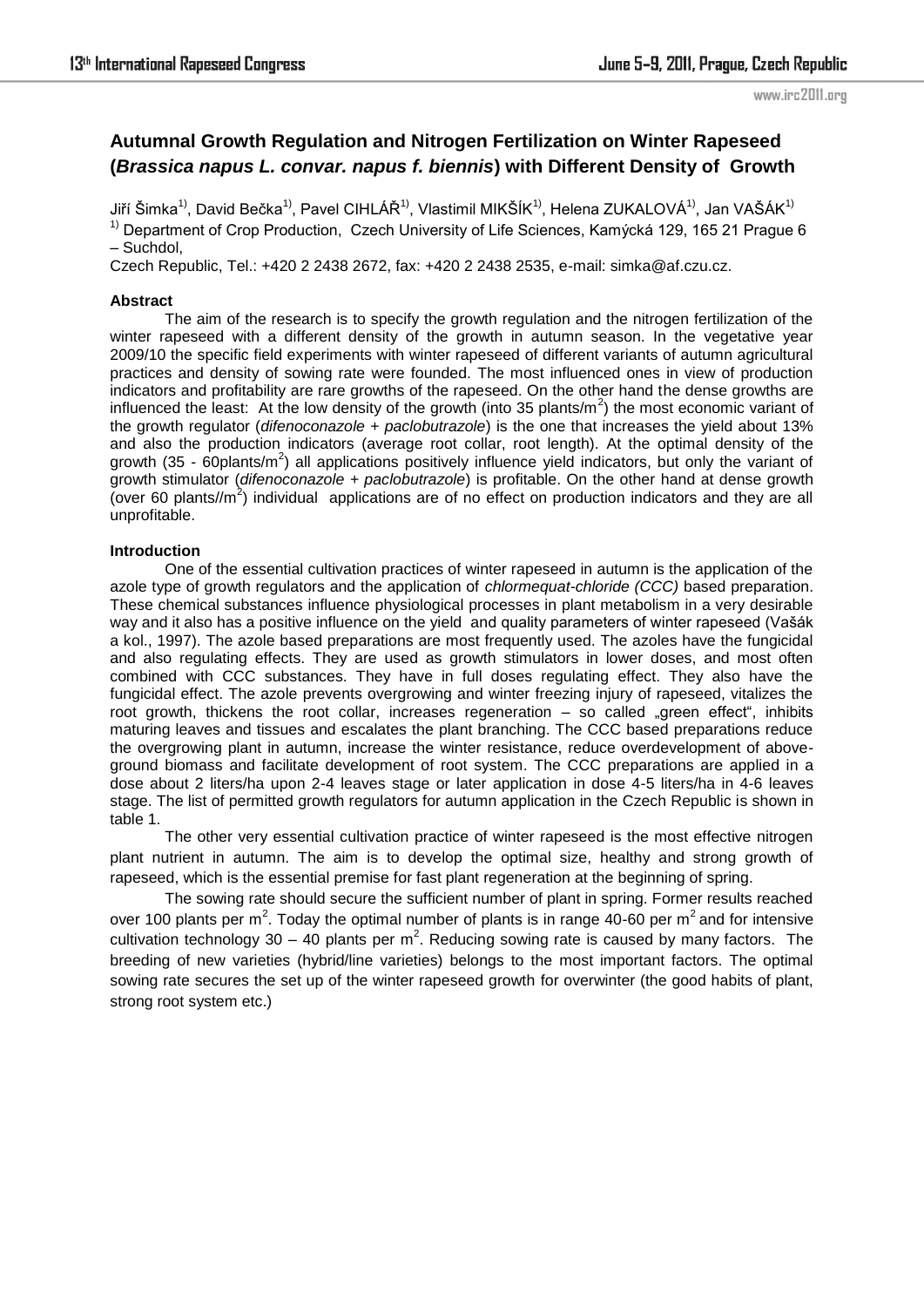| Table 1 Permitted chemical preparations for growth regulating of winter rapeseed in autumn term |  |  |
|-------------------------------------------------------------------------------------------------|--|--|
|                                                                                                 |  |  |

| <b>Type</b>  | Name of the chemical preparations (active<br>substance) | Term of application | Dose (I/ha)  |
|--------------|---------------------------------------------------------|---------------------|--------------|
|              | Capitan 25 EW (flusilazole)                             | 4.-6. leaves        | $0.6 - 0.8$  |
|              | Caramba (metconazole)                                   | 4.-6. leaves        | $0.7 - 1.2$  |
| <b>Azole</b> | Horizon 250 EW (tebuconazole)                           | 4.-6. leaves        | $0.5 - 1.0$  |
|              | Lynx (tebuconazole)                                     | 4.-6. leaves        | $0.5 - 1.0$  |
|              | Lyric (flusilazole)                                     | 4.-6. leaves        | $0.5 - 0.8$  |
|              | Ornament 250 EW (tebuconazole)                          | 4.-6. leaves        | $0.5 - 1.0$  |
|              | Orius 25 EW (tebuconazole)                              | 4.-6. leaves        | $0.5 - 1.0$  |
|              | Prosaro 250 EC                                          | 4.-6. leaves        | $0.75 - 1.0$ |
|              | (prothioconazole, tebuconazole)                         |                     |              |
|              | Staccato (tebuconazole)                                 | 4.-6. leaves        | $0.5 - 1.0$  |
|              | Toprex (difenoconazole, paclobutrazol)                  | $1.-6.$ leaves      | 0.3          |
| ပ္ပိ         | Celsar 750 SL (chlormequat-chloride)                    | 2.-4. leaves        | $1.5 - 2.0$  |
|              |                                                         | 2.-4. leaves        | $4.0 - 5.0$  |
|              | Cycosel 750 SL (chlormequat-chloride)                   | 4.-6. leaves        | $4.0 - 5.0$  |
|              | Retacel Extra R 68 (chlormequat-chloride)               | 2.-4. leaves        | $2.0 - 3.0$  |
|              |                                                         | 4.-6. leaves        | $5.0 - 6.5$  |
|              | Stabilan 750 SL (chlormequat-chloride)                  | 2.-4. leaves        | $1.5 - 2.0$  |
|              |                                                         | 4.-6. leaves        | $4.0 - 5.0$  |

Note: lower dose of azole - regulating effect, higher dose of azole - regulating and fungicidal effects

# **Material and methods**

The aim of the research is to specify the growth regulation and the nitrogen fertilization of the winter rapeseed with different density of the growth in autumn season. The aim of every farmer of rapeseed in autumn should be the optimal growth set up for over winter (forcing the root system) and to create the yield premise for spring (to form more buds on branches) by the right application of growth stimulators or by the nitrogen fertilization. In recent years in the Czech Republic there was a problem with unbalanced and rare growths of the rapeseed caused by dry weather (years 2008, 2009) or humid weather (year 2007) in autumn season.

The specific field experiments with line variety of the winter rapeseed Californium were founded (plot size – 15 m<sup>2</sup>, the total plot size for harvest 11.875 m<sup>2</sup>) on the experimental farm that belongs to the Czech University of Life Sciences in Cerveny Ujezd (altitude above sea level 398 meters, average annual air temperature 7.7 °C, annual rainfall totals 549mm).

The experiment was realized in five different sowing rates (12; 25; 50; 100 a 150 seeds per  $m<sup>2</sup>$ ), in four variants and four repetitions:

- **1)** Control variant without any applications
- **2)** Variant with application of growth regulators
- **3)** Variant with nitrogen fertilization
- **4)** Variant with nitrogen fertilization and with application of growth regulators

The dose of nitrogen is 45 kg N/ha in ASC (NH<sub>4</sub>NO<sub>3</sub> + CaCO<sub>3</sub>). As the growth stimulator there was chosen the azole preparation Toprex with active substance *difenoconazole + paclobutrazole* in dose 0.3 l/ha. The diagnostic of the growth in autumn is focused mainly in root system of the rapeseed (average of root collar, root length*.* The observation was done November 10, 2009, i.e. 38 days after the growth regulator application and the nitrogen fertilization.

#### **Results and discussion**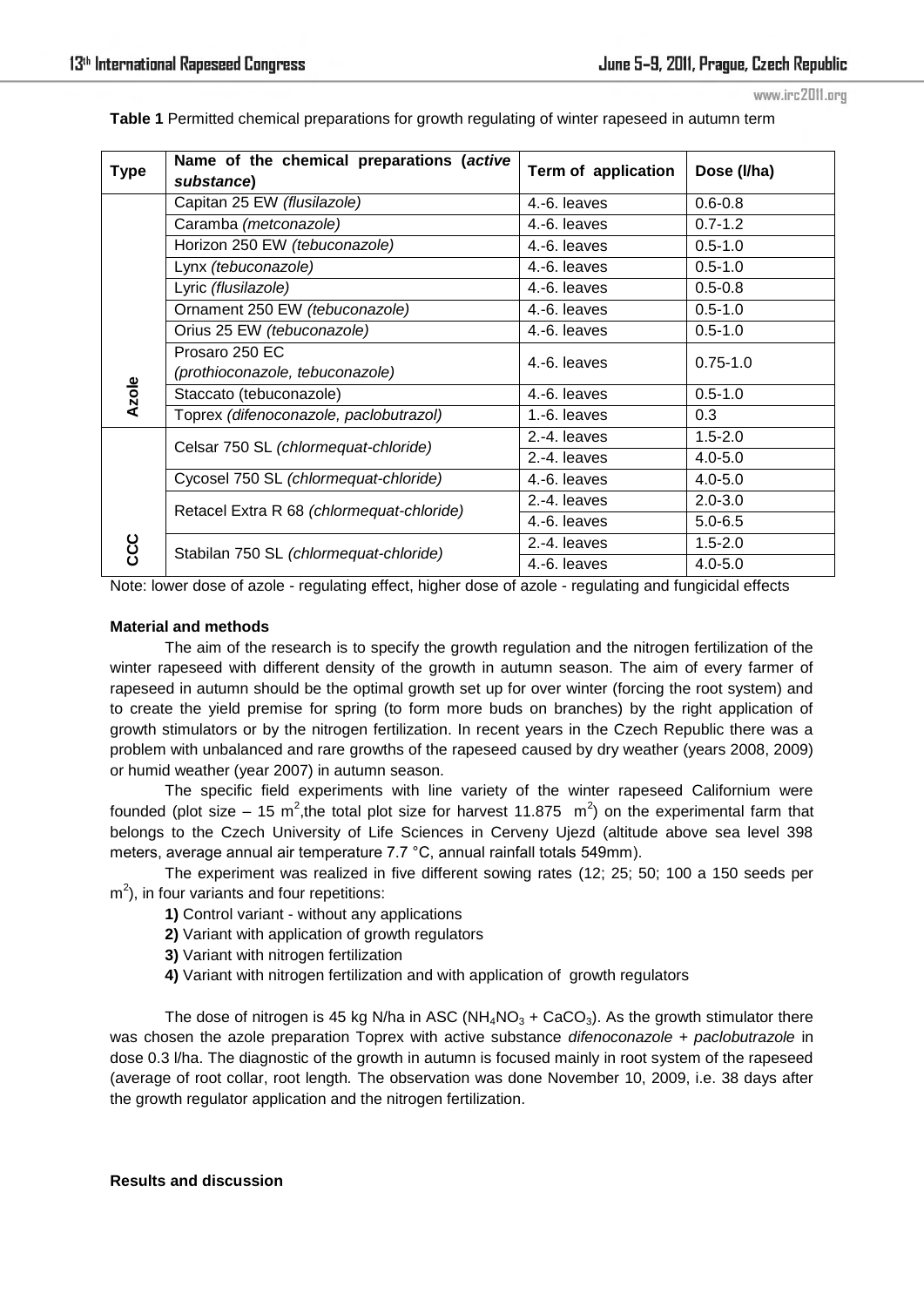The rapeseed was sewn in optimal agricultural time in August 23, 2009. September was slightly warm and dry. The total rainfall was only 19.4 mm. In comparison to long-term average of rainfalls 42 mm (September normal of rainfall), the rainfalls per September were below on half of the long-term average of rainfall. In spite of desirable weather conditions, we succeeded with foundation of rapeseed growth technology. For this reason it is good to recommend in desirable weather conditions to do sowing tillage and pre-sowing soil preparation closely before rapeseed sowing.

Production indicators (average of root collar, root length, (%) dry root matter) and yield indicators at the single rapeseed growth are presented in table 2. At the single density of growth the most effective variants as to the profitability are written in bold. The application of the growth stimulator (*difenoconazole + paclobutrazole*) and nitrogen fertilizer ASC (NH<sub>4</sub>NO<sub>3</sub> + CaCO<sub>3</sub>) in autumn season influence the plant habits (table 2), growth and the plant development in all evaluated density of sowing rate. The principle of the better rapeseed over wintering is to intensify the root system (average of root collar, root length) which was occurred at the entire majority of the sowing rate in comparison to the control variant. Nevertheless the economic return is not secure in all application of fertilizer or azole.

| <b>Density</b>                    | Variant                        | of<br>Average<br>collar<br>root<br>(mm) | Length<br>of<br>root (cm) | % dry matter<br>in root | Yield - t/ha (%) |
|-----------------------------------|--------------------------------|-----------------------------------------|---------------------------|-------------------------|------------------|
| Loose<br>(into 35 plants/m2)      | Control                        | 8.0                                     | 17.8                      | 22.6                    | 3.62(100)        |
|                                   | application of<br><b>Azole</b> | 8.1                                     | 19.0                      | 18.9                    | 4.08 (113)       |
|                                   | fertilization N                | 7.1                                     | 18.9                      | 22.4                    | 4.04 (112)       |
|                                   | appl. Azole +<br>fer. N        | 8.1                                     | 19.7                      | 20.2                    | 4.12 (114)       |
| Optimal<br>(35 - 60 plants/m2)    | Control                        | 6.5                                     | 17.6                      | 19.6                    | 4.37 (100)       |
|                                   | application of<br><b>Azole</b> | 6.3                                     | 17.2                      | 20.8                    | 4.52 (103)       |
|                                   | fertilization N                | 6.8                                     | 17.4                      | 23.5                    | 4.43 (101)       |
|                                   | appl. Azole +<br>fer. N        | 7.2                                     | 18.3                      | 21.3                    | 4.43 (101)       |
| High<br>60<br>(over<br>plants/m2) | <b>Control</b>                 | 5.0                                     | 16.1                      | 21.6                    | 4.25 (100)       |
|                                   | application of<br><b>Azole</b> | 5.3                                     | 16.3                      | 22.2                    | 4.29 (101)       |
|                                   | fertilization N                | 5.2                                     | 16.7                      | 20.3                    | 4.22 (99)        |
|                                   | appl. Azole +<br>fer. N        | 5.2                                     | 18.1                      | 20.5                    | 4.22 (99)        |

**Table 2** Influence of application of azole and nitrogen on production parameters of winter rapeseed in vegetative year (2009/10)

Note.: the variant in different density of growth written in bold are the most profitable; 100 % yield  $=$ control

In graph 1 the recount of clear profit at single variants with different density of growth per 1 hectare is given. The costs per 1 hectare: application of fertilizer and azole - 8 EUR; nitrogen fertilizer– 28 EUR; Azole – 20 EUR. The exercise price of rapeseed – 317 EUR/t (August 2010 – Czech Republic). It is evident that the highest profit was obtained at all variants with open growth. We can say, that the open growth is the most influenced by agricultural inputs in autumn season as regards the obtained profit in comparison to control variant (over 117.86 EUR/ha – variant with growth regulator). On the other hand a very non-profit-making is the agricultural inputs in dense growth. The application of azole (19.44 EUR/ha) is the only profitable input at the optimal density growth.

**Graph 1** Obtained clear profit (EUR/ha) at the single variant with different density of growth